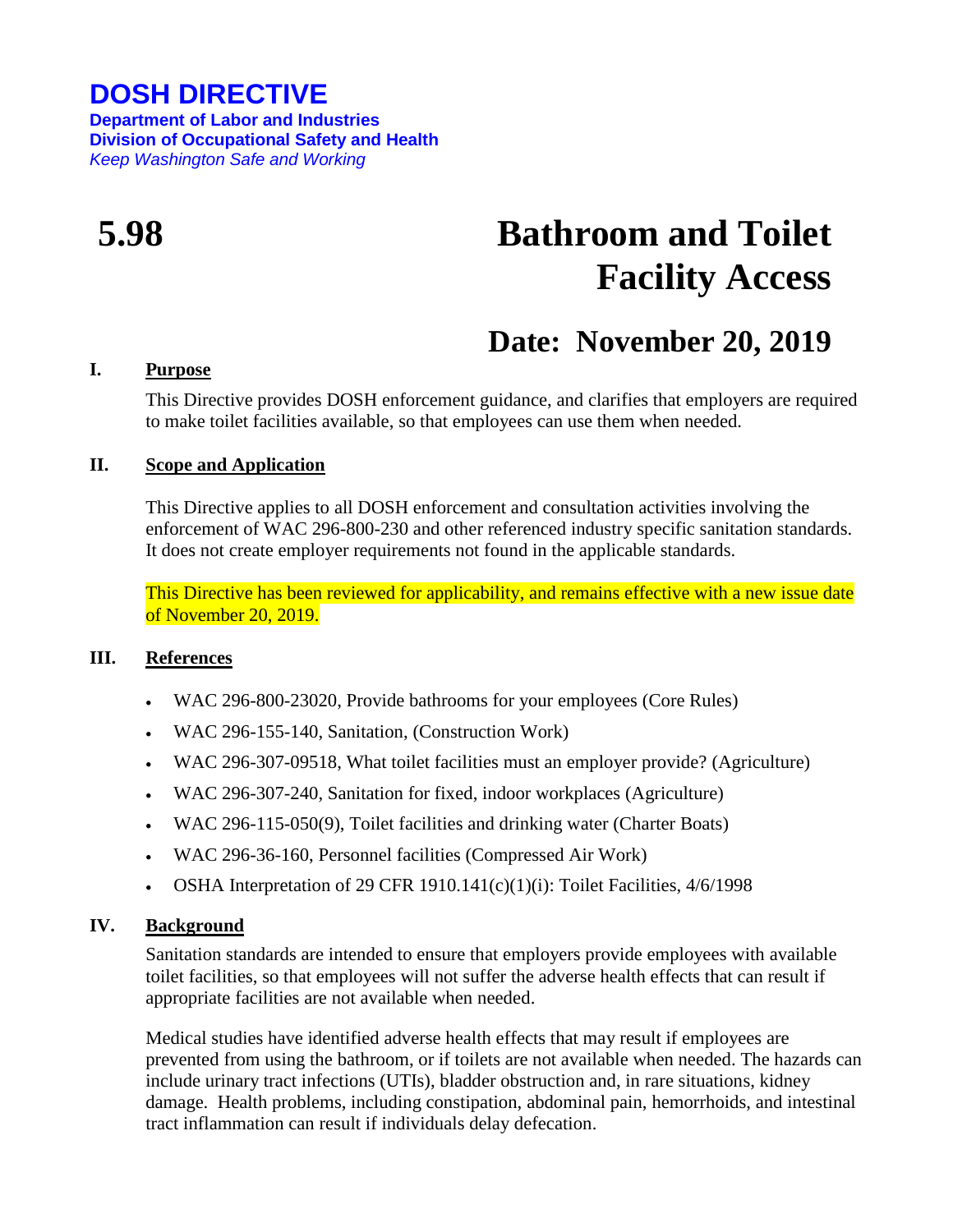### **V. Definitions**

- **Bathroom** means a room maintained within or on the premises of any place of employment, containing toilets that flush for use by employees.
- **Toilet** means a fixed or portable facility designed for the purpose of adequate collection and containment of both defecation and urination. "Toilet" includes biological, chemical, flush, and combustion toilets, or sanitary outhouses.

#### **VI. Application Guidance**

- **1.** Sanitation standards require that bathrooms or toilet facilities be provided in every workplace. CSHO's shall assess that each workplace has the required number of toilets per number and gender of employees, and that all other applicable conditions (e.g. the provision of toilet paper) are met. Whenever possible, the CSHO shall inspect bathrooms and toilet facilities and obtain photographic documentation of violations.
- **2.** The CSHO must evaluate whether the requisite number of toilets are available in accordance with the applicable standard.

The employer is responsible for providing bathrooms or toilet facilities to employees. The most basic meaning of *provide* is *to supply or make available (something wanted or needed)*, according to Webster's New World College Dictionary, Fifth Edition (2018). Toilets that employees are not allowed to use for extended periods are not considered to be "available" to those employees.

In situations where fixed workplaces do not contain bathroom or toilet facilities, the provision requirement may be met by providing access to facilities in an adjoining building, as long as employees have unobstructed free access to the facilities.

**3.** The employer must not impose unreasonable restrictions on employee use of bathrooms or toilet facilities.

DOSH standards require employers to provide reasonable access to bathrooms and toilet facilities. In most work settings this means that the employer may not impose unreasonable restrictions on accessing bathrooms or toilet facilities, including time use restrictions. It is recognized that many work situations do not allow for immediate use of bathrooms and toilet facilities. In these situations the employer must have procedures in place (e.g., providing a temporary replacement) to provide access within a reasonable time frame.

CSHO's must evaluate the nature of any restriction, including the length of time that employees are required to delay bathroom use, and the employer's explanation for the restriction. In addition, the investigation should examine whether restrictions are general policy or arise only in particular circumstances or with particular supervisors, whether the employer policy recognizes individual medical needs, whether employees have reported adverse health effects, and the frequency with which employees are denied permission to use the facilities.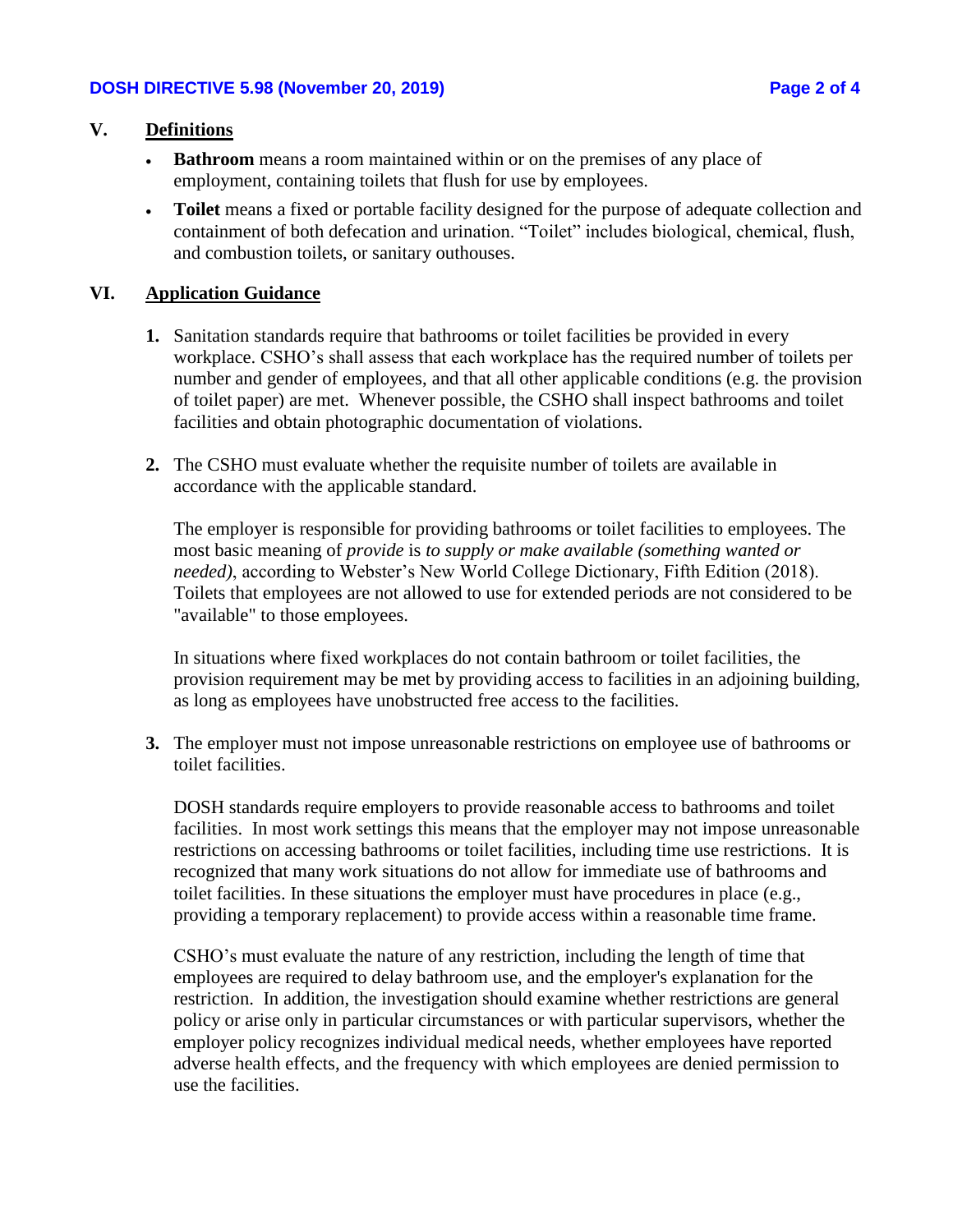#### **DOSH DIRECTIVE 5.98 (November 20, 2019) Page 3 of 4**

**4.** Bathroom facilities are required to be maintained in a clean and sanitary condition. Failure to do so may result in transmission of infectious diseases, and/or cause employees to avoid using the facilities.

It is possible that a CSHO may inspect a bathroom or toilet facility just prior to scheduled maintenance or after an incident that results in soilage, lack of toilet paper or a mechanism to dry hands, or plumbing difficulties.

The CSHO must:

- Evaluate the employer's maintenance schedule and documentation of maintenance.
- Interview employees to determine whether toilet facilities are being routinely maintained in a clean and functioning condition.
- **5.** The General Industry and Construction standards provide exemptions for mobile crews. The standards exempt employers from providing fixed bathrooms or toilet facilities as long as transportation is immediately available to bathrooms that meet the requirements of the standards. Clear access restrictions (e.g. prohibition from using a company vehicle or bathroom) shall be cited.

The CSHO must evaluate whether:

- The employer has informed employees of their right to access nearby facilities
- Transportation is made available
- Access is unreasonably hindered
- **6.** The CSHO must make a referral to the L&I Employment Standards Program in instances where employers interfere with employees' required break and meal times.

#### **VII. Citation Policy**

**1.** Employee complaints of restrictions on bathroom or toilet facility use should be evaluated to determine whether the restrictions are reasonable. Careful consideration must be given to the nature of the restriction, including the length of time that employees are required to delay bathroom use, and the employer's explanation for the restriction. For example, some retail establishments require key access to bathrooms in order to control public use. As long as this policy does not hinder employee access it would not be considered unreasonable.

The CSHO must evaluate whether:

- Restrictions are general policy or arise only in particular circumstances or with particular supervisors
- The employer's policy recognizes individual medical needs
- Employee reports of adverse health effects caused by delayed bathroom access, are due to a single incident for valid work issues, or based on the employers system (formal or informal, overt or covert).